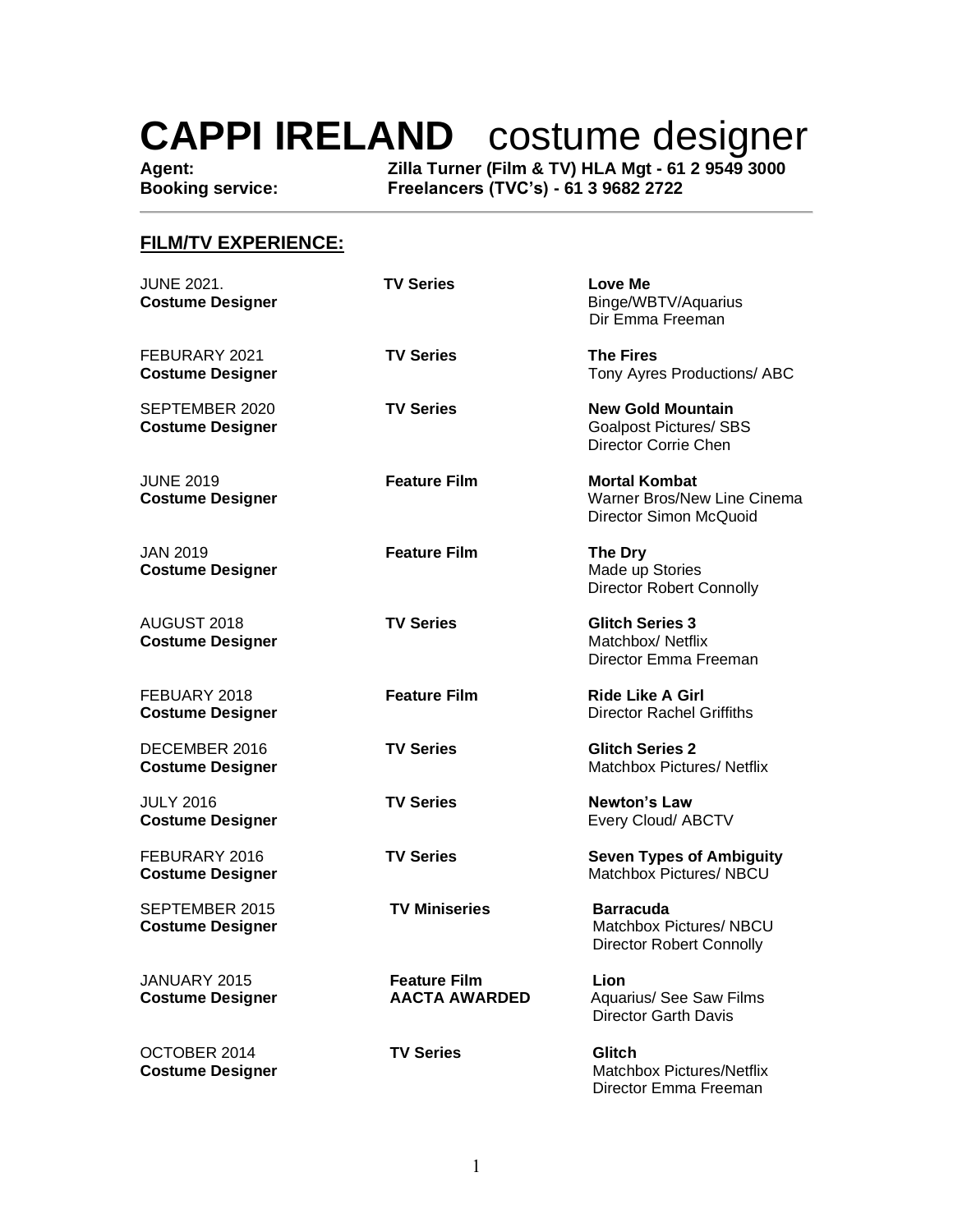| Agent:<br><b>Booking service:</b><br>DECEMBER 2013<br><b>Costume Designer</b> | Zilla Turner (Film & TV) HLA Mgt - 61 2 9549 3000<br>Freelancers (TVC's) - 61 3 9682 2722 |                                                                              |  |
|-------------------------------------------------------------------------------|-------------------------------------------------------------------------------------------|------------------------------------------------------------------------------|--|
|                                                                               | <b>TV Series</b>                                                                          | Gallipoli<br>Director Glendyn Ivin                                           |  |
| NOVEMBER 2013<br><b>Costume Designer</b>                                      | <b>Feature Film</b>                                                                       | <b>Cut Snake</b><br>Matchbox Pictures/NBCU<br>Director Tony Ayres            |  |
| <b>APRIL 2013</b><br><b>Costume Designer</b>                                  | <b>Feature Film</b>                                                                       | <b>The Mule</b><br>The Mule Productions<br>Director Leigh Whanell            |  |
| DECEMBER 2012<br><b>Costume Designer</b>                                      | <b>Feature Film</b>                                                                       | <b>The Rover</b><br><b>Porchlight Films</b><br><b>Director David Michod</b>  |  |
| AUGUST 2012<br><b>Costume Designer</b>                                        | <b>TV Series</b>                                                                          | Wentworth<br><b>Fremantle Media</b><br>Director Kevin Carlin                 |  |
| DECEMBER 2012<br><b>Costume Designer</b>                                      | <b>Feature Film</b>                                                                       | I, Frankenstein<br>Lakeshore Entertainment<br><b>Director Stuart Beattie</b> |  |
| OCTOBER 2010<br><b>Costume Designer</b>                                       | <b>TV Series</b>                                                                          | <b>The Slap</b><br>Matchbox Pictures/NBCU                                    |  |
| OCTOBER 2009<br><b>Costume Designer</b>                                       | <b>Feature Film</b><br><b>AACTA</b> nominated                                             | <b>Oranges and Sunshine</b><br>6 Films/ See-Saw<br>Director Jim Loach        |  |
| JANUARY 2009<br><b>Costume Designer</b>                                       | <b>Feature Film</b><br><b>AFI nominated</b>                                               | <b>Animal Kingdom</b><br>Porchlight Films<br>Director David Michod           |  |
| AUGUST 2008<br><b>Costume Designer</b>                                        | <b>Telemovie</b>                                                                          | Saved<br><b>Saved Productions</b><br><b>Director Tony Ayres</b>              |  |
| <b>JUNE 2008</b><br><b>Costume Designer</b>                                   | <b>Feature Film</b><br><b>AFI nominated</b>                                               | <b>Balibo</b><br>Arenamedia<br><b>Director Robert Connolly</b>               |  |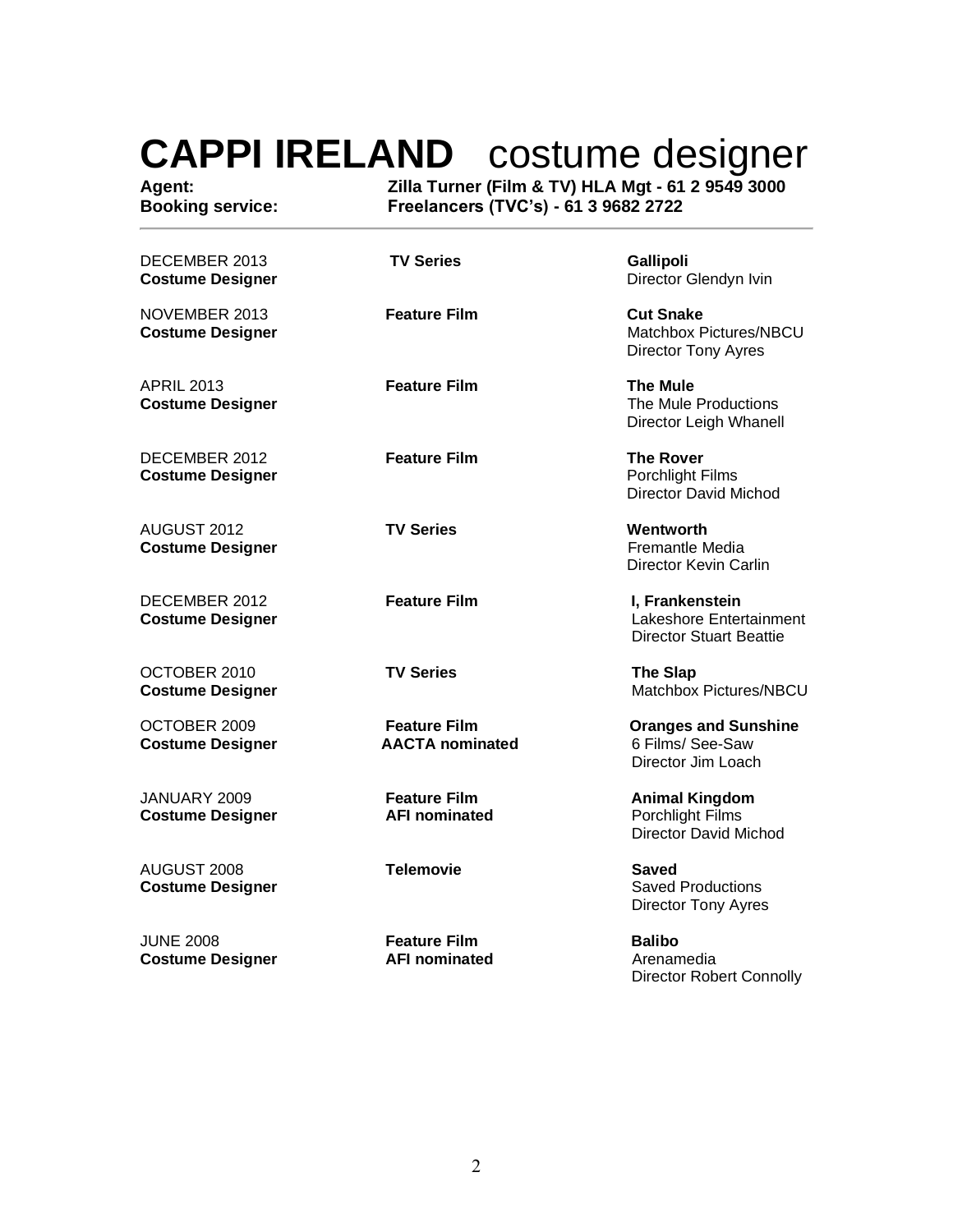**Agent: Zilla Turner (Film & TV) HLA Mgt - 61 2 9549 3000 Booking service: Freelancers (TVC's) - 61 3 9682 2722**

| JANUARY 2007<br><b>Costume Designer</b>             | <b>Feature Film</b><br><b>AFI AWARDED</b> | <b>The Tender Hook</b><br>Mandala Films<br>Director Jonathan Ogilvie            |
|-----------------------------------------------------|-------------------------------------------|---------------------------------------------------------------------------------|
| OCTOBER 2006<br><b>Costume Designer</b>             | <b>Feature Film</b>                       | <b>September</b><br><b>Trop Fest Feature</b><br><b>Director Peter Carstairs</b> |
| <b>MARCH 2006</b><br><b>Costume Designer</b>        | <b>Feature Film</b><br><b>AFI AWARDED</b> | <b>The Home Song Stories</b><br>Porchlight Films<br>Director Tony Ayres         |
| <b>JUNE 2005</b><br><b>Costume Designer</b>         | <b>Feature Film</b>                       | <b>Footy Legends</b><br>Suitcase Films<br>Director Khoa Do                      |
| <b>MARCH 2005</b><br><b>Costume Designer</b>        | <b>Feature Film</b>                       | <b>Stranded</b><br>Circe Films<br>Director Stuart McDonald                      |
| <b>JULY 2004</b><br><b>Costume Designer</b>         | <b>TV Series</b>                          | Love My Way<br>Southern Star                                                    |
| AUGUST 2003<br><b>Costume Designer</b>              | <b>Feature Film</b>                       | <b>Man Thing</b><br>Samurai Films / Marvel<br><b>Director Brett Leonard</b>     |
| FEBRUARY 2003<br><b>Costume Designer</b>            | <b>Feature Film</b>                       | So Close to Home<br>Second Sight<br>Director Jessica Hobbs                      |
| <b>JUNE 2002</b><br><b>Costumer for Uma Thurman</b> | <b>Feature Film</b>                       | Kill Bill<br>Super Cool Manchu USA<br>Quentin Tarantino                         |